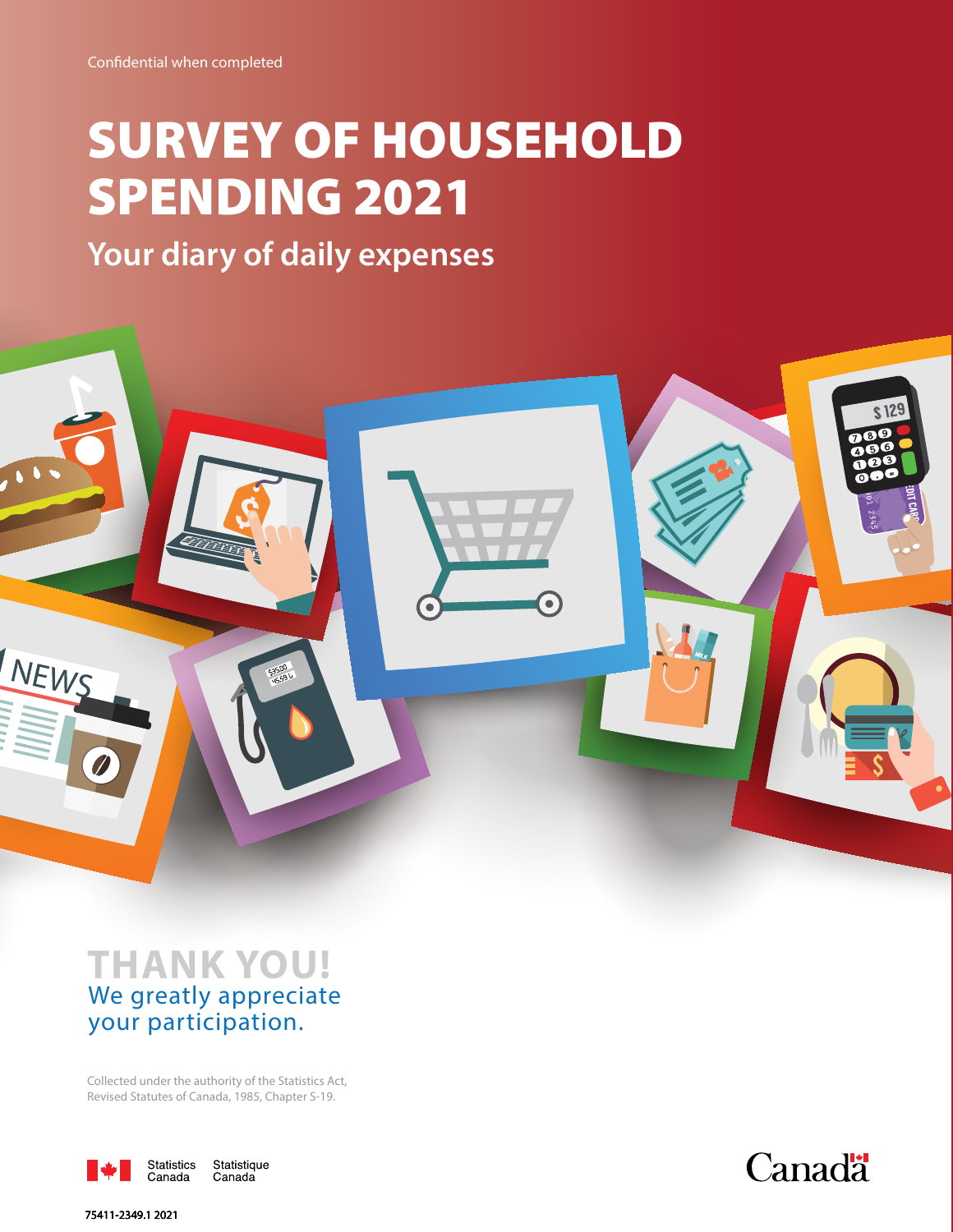## **Tips for completing the diary: Tips for completing the diary:**

- Report **all** expenses for **all members of your household** Report **all** expenses for **all members of your household** Report all expenses for all members of your household
- Report each expense by providing a receipt or by Report each expense by providing a receipt or by Report each expense by providing a receipt or by writing it in the diary. writing it in the diary. writing it in the diary. Tips for completing the diary:<br>
Peport all expenses for all members of you<br>
Peport each expense by providing a receip<br>
writing it in the diary.<br>
Do not write expenses if receipts are provident<br>
Providing a receipt?<br>
Provid
	- Do not write expenses if receipts are provided. Do not write expenses if receipts are provided. Do not write expenses if receipts are provided.

## **Providing a receipt? Providing a receipt? Providing a receipt?**

- Add the date of purchase to the receipt if it is missing Add the date of purchase to the receipt if it is missing Add the date of purchase to the receipt if it is missing using a black ink pen. using a black ink pen. using a black ink pen.
- Black out personal information found on the receipt. Black out personal information found on the receipt. Black out personal information found on the receipt.
- Put the receipt in the pocket. Put the receipt in the pocket. Put the receipt in the pocket.

## **Transcribing in the diary? Transcribing in the diary? Transcribing in the diary?**

- Write the date of purchase for each expense using Write the date of purchase for each expense using Write the date of purchase for each expense using a black ink pen. a black ink pen. a black ink pen.
- Record each item purchased separately. Record each item purchased separately. Record each item purchased separately.
- Clearly print your entries. Clearly print your entries. Clearly print your entries.

## **Did not spend today? Did not spend today? Did not spend today?**

• Write "no spending" along with today's date in the • Write "no spending" along with today's date in the • Write "no spending" along with today's date in the "Expenses-in stores and online" section. "Expenses-in stores and online" section. "Expenses-in stores and online" section.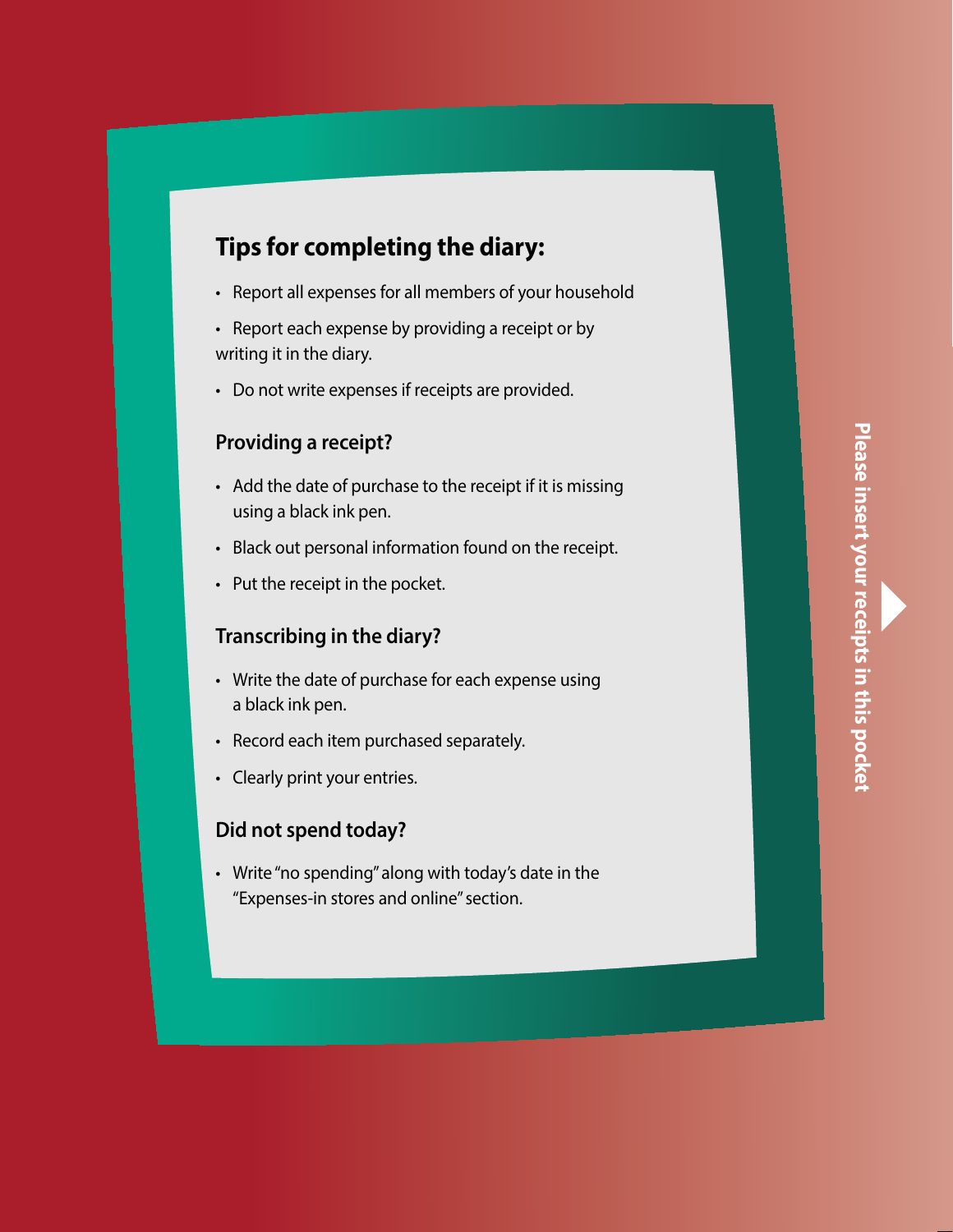**Thank you** for completing the first part of the survey. The only thing left to complete is your diary of daily expenses.

## **Why a diary?**

To save time, some expenses were not covered in detail during the survey. Frequent day-to-day expenses are often forgotten or understated when collected, but overall they can represent a good portion of a household's budget. This diary will help you to report all of your household's daily expenses and will also help you track your weekly spending.

## **Where does all our money go?**

When identifying expenses, some easily forgotten items include coffee and meals purchased at work, school or on the go; miscellaneous items purchased at the pharmacy, grocery store and hardware store; and items purchased by other members of the household. Other examples of forgotten expenses include tickets for the theatre, movies and sporting events; pet food; drinks purchased in bars; purchases made in garden centres and sports stores; and online purchases.

To ensure nothing is forgotten, think about where you and other members of your household spend money. Do you shop in warehouse-type stores, big-box stores, markets or convenience stores? Does anyone in your household make purchases online? All that counts!

## **How to complete the diary:**

## **Have a receipt?**

This is the easiest way to keep track! Put receipts into the diary's pocket. You will not have to transcribe these expenses in the diary. Fill in the diary on a daily basis to avoid forgetting items.

## **If you don't have a receipt, transcribe an expense:**

- Write the date (DD/MM) and a description of the expense.
- Record the cost (CAN\$) of each item after deducting coupons, rebates or gift certificates.

### **Expenses–in stores and online:**

- Use this section to record your purchases in stores and online.
- Do not include taxes (unless already included in the cost, such as gas).

### **Expenses–restaurants, cafeterias, bars, coffee shops, etc.:**

- Use this section for expenses in restaurants, fast food restaurants, snack bars, cafeterias, bars, coffee shops, vending machines, caterers, etc.
- Include all taxes, tips and alcoholic beverages in the total cost column, separating the cost of alcohol in the designated column.

## **Didn't spend anything today?**

Please let us know by writing the date and "No spending" in the "Expenses–in stores and online" section.

## **How to return the diary:**

Please use the return envelope that was included in the survey package to mail the completed diary back to us.

## **FOR OFFICE USE ONLY**

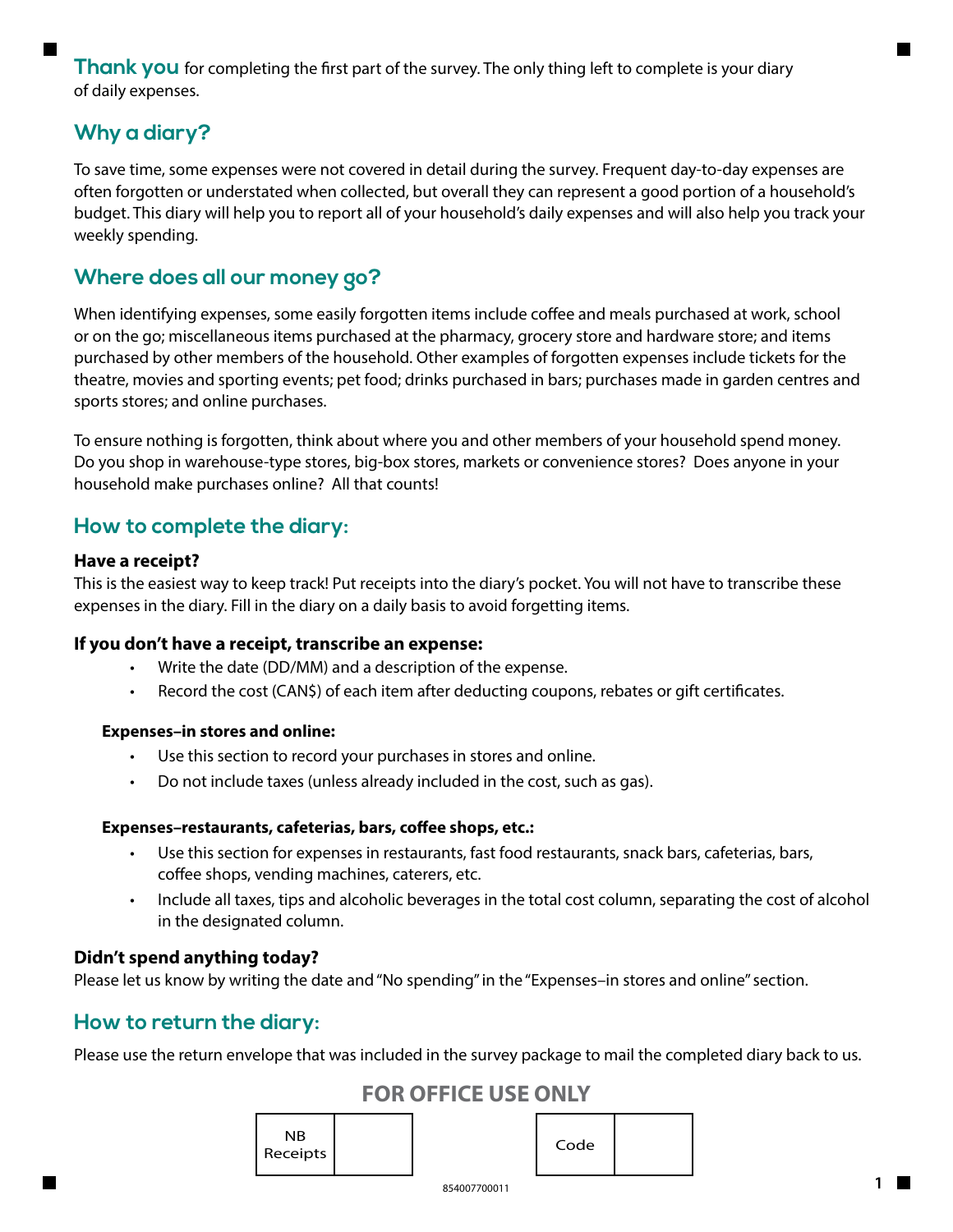First name:

 $\blacksquare$ 

| <b>DD</b>      |                           | Diary Start Date<br><b>MM</b> |                | <b>DD</b>                                   | Diary End Date | <b>MM</b> |                  |                     |                                       |                      |                                | Expenses - in stores and online                                                      |  |  |                        |                   |                                                     | To report more items, go to next page. |             |  |
|----------------|---------------------------|-------------------------------|----------------|---------------------------------------------|----------------|-----------|------------------|---------------------|---------------------------------------|----------------------|--------------------------------|--------------------------------------------------------------------------------------|--|--|------------------------|-------------------|-----------------------------------------------------|----------------------------------------|-------------|--|
| Item#          |                           | Date (dd/mm)                  |                |                                             |                |           |                  | Description of item |                                       |                      |                                |                                                                                      |  |  | (Do not include taxes) | <b>Total cost</b> |                                                     |                                        |             |  |
|                | 3                         | $\mathbf{1}$<br>1/            | $\overline{2}$ | gas                                         |                |           |                  |                     |                                       |                      |                                |                                                                                      |  |  |                        | 4                 | $2\sqrt{ }$                                         | $\overline{7}$                         | 5           |  |
|                | 3                         | $\left( 1 \right)$<br>1/      | $\overline{2}$ | milk                                        |                |           |                  |                     |                                       |                      |                                |                                                                                      |  |  |                        |                   | $5 \mid$                                            | 8                                      | 9           |  |
|                | $\overline{3}$            | 1/1                           | $\overline{2}$ |                                             | movie tickets  |           |                  |                     |                                       |                      |                                |                                                                                      |  |  |                        | $\overline{2}$    | $4 \blacksquare$                                    | $\mathbf 0$                            | $\mathbf 0$ |  |
| $\mathbf{1}$   |                           |                               |                |                                             |                |           |                  |                     |                                       |                      |                                |                                                                                      |  |  |                        |                   |                                                     |                                        |             |  |
| $\overline{2}$ |                           |                               |                |                                             |                |           |                  |                     |                                       |                      |                                |                                                                                      |  |  |                        |                   |                                                     |                                        |             |  |
| 3              |                           |                               |                |                                             |                |           |                  |                     |                                       |                      |                                |                                                                                      |  |  |                        |                   |                                                     |                                        |             |  |
| $\overline{4}$ |                           |                               |                |                                             |                |           |                  |                     |                                       |                      |                                |                                                                                      |  |  |                        |                   |                                                     |                                        |             |  |
| 5              |                           |                               |                |                                             |                |           |                  |                     |                                       |                      |                                |                                                                                      |  |  |                        |                   |                                                     |                                        |             |  |
| 6              |                           |                               |                |                                             |                |           |                  |                     |                                       |                      |                                |                                                                                      |  |  |                        |                   |                                                     |                                        |             |  |
| 7              |                           |                               |                |                                             |                |           |                  |                     |                                       |                      |                                |                                                                                      |  |  |                        |                   |                                                     |                                        |             |  |
| 8              |                           |                               |                |                                             |                |           |                  |                     |                                       |                      |                                |                                                                                      |  |  |                        |                   |                                                     |                                        |             |  |
| 9              |                           |                               |                |                                             |                |           |                  |                     |                                       |                      |                                |                                                                                      |  |  |                        |                   |                                                     |                                        |             |  |
| 10             |                           |                               |                |                                             |                |           |                  |                     |                                       |                      |                                |                                                                                      |  |  |                        |                   |                                                     |                                        |             |  |
| 11             |                           |                               |                |                                             |                |           |                  |                     |                                       |                      |                                |                                                                                      |  |  |                        |                   |                                                     |                                        |             |  |
| 12             |                           |                               |                |                                             |                |           |                  |                     |                                       |                      |                                |                                                                                      |  |  |                        |                   |                                                     |                                        |             |  |
| 13             |                           |                               |                |                                             |                |           |                  |                     |                                       |                      |                                |                                                                                      |  |  |                        |                   |                                                     |                                        |             |  |
| 14             |                           |                               |                |                                             |                |           |                  |                     |                                       |                      |                                |                                                                                      |  |  |                        |                   |                                                     |                                        |             |  |
| 15             |                           |                               |                |                                             |                |           |                  |                     |                                       |                      |                                |                                                                                      |  |  |                        |                   |                                                     |                                        |             |  |
| 16             |                           |                               |                |                                             |                |           |                  |                     |                                       |                      |                                |                                                                                      |  |  |                        |                   |                                                     |                                        |             |  |
| 17             |                           |                               |                |                                             |                |           |                  |                     |                                       |                      |                                |                                                                                      |  |  |                        |                   |                                                     |                                        |             |  |
| 18             |                           |                               |                |                                             |                |           |                  |                     |                                       |                      |                                |                                                                                      |  |  |                        |                   |                                                     |                                        |             |  |
| 19             |                           |                               |                |                                             |                |           |                  |                     |                                       |                      |                                |                                                                                      |  |  |                        |                   |                                                     |                                        |             |  |
|                |                           |                               |                |                                             |                |           |                  |                     |                                       |                      |                                | Expenses - restaurants, cafeterias, bars, coffee shops, etc.                         |  |  |                        |                   |                                                     |                                        |             |  |
|                |                           | Date                          |                | Check $(\checkmark)$<br>the restaurant type |                |           |                  |                     | Check $(\checkmark)$<br>the meal type |                      |                                | Alcoholic<br>beverages cost                                                          |  |  | <b>Total cost</b>      |                   |                                                     |                                        |             |  |
| Item#          | Table<br>service<br>DD/MM |                               |                |                                             | Cafeteria      | Other     | <b>Breakfast</b> | Lunch               | Dinner                                | Snack or<br>beverage | Alcoholic<br>beverages<br>only | Provide the estimated cost<br>of alcoholic beverages<br>included in the "Total cost" |  |  |                        |                   | Include all taxes, tips and<br>alcoholic beverages. |                                        |             |  |

To report more expenses, go to next page.

.

.

.

. .

> . .

. .

.

4 5

1 2 3 / / / /

/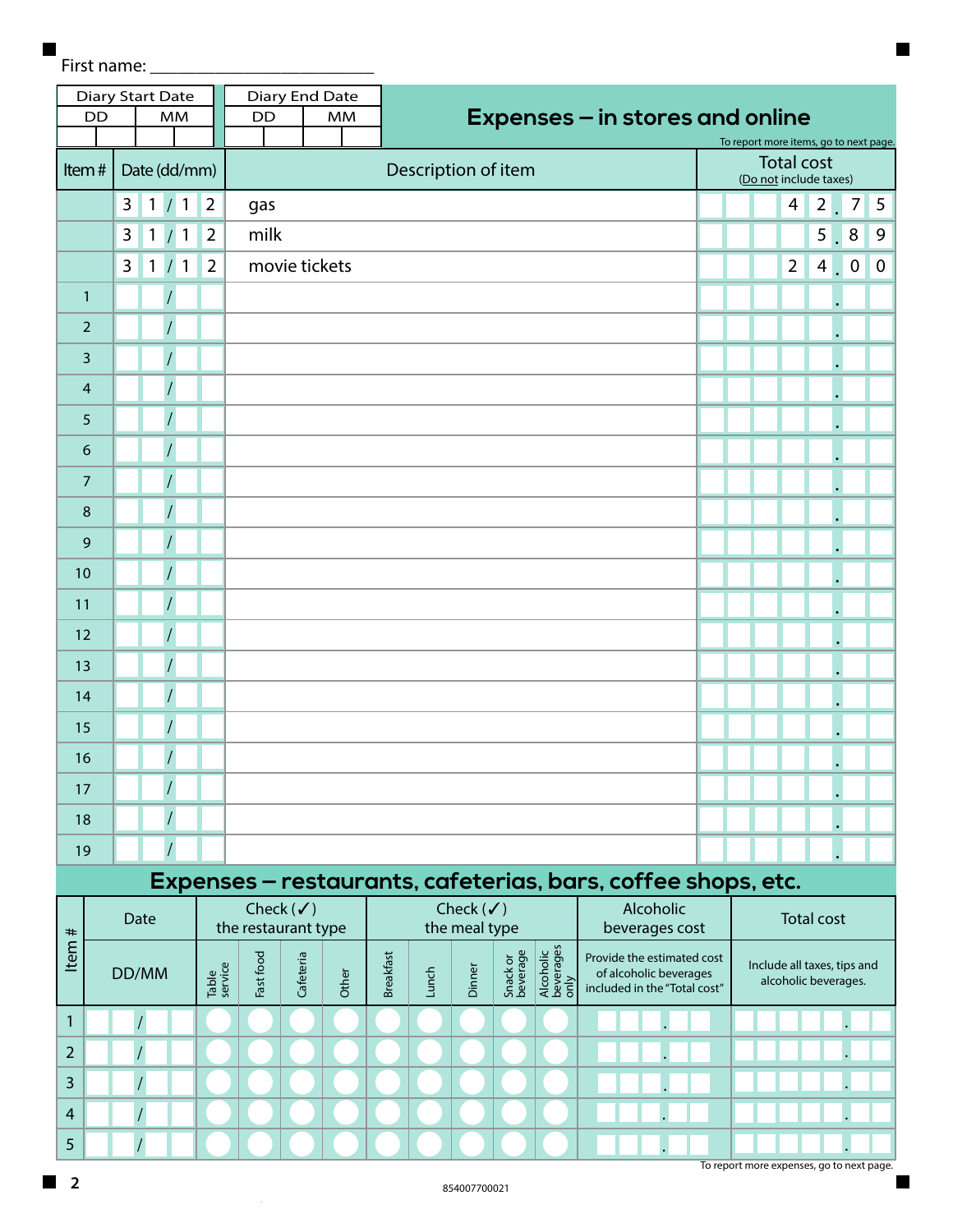| Item#        | Date (dd/mm)   | Description of item |                     |                      |       |                  |       |                                       |                      |                                |                                                                                      |  | <b>Total cost</b><br>(Do not include taxes) |                                                     |  |
|--------------|----------------|---------------------|---------------------|----------------------|-------|------------------|-------|---------------------------------------|----------------------|--------------------------------|--------------------------------------------------------------------------------------|--|---------------------------------------------|-----------------------------------------------------|--|
| 20           |                |                     |                     |                      |       |                  |       |                                       |                      |                                |                                                                                      |  |                                             |                                                     |  |
| 21           |                |                     |                     |                      |       |                  |       |                                       |                      |                                |                                                                                      |  |                                             |                                                     |  |
| 22           |                |                     |                     |                      |       |                  |       |                                       |                      |                                |                                                                                      |  |                                             |                                                     |  |
| 23           |                |                     |                     |                      |       |                  |       |                                       |                      |                                |                                                                                      |  |                                             |                                                     |  |
| 24           | $\overline{I}$ |                     |                     |                      |       |                  |       |                                       |                      |                                |                                                                                      |  |                                             |                                                     |  |
| 25           |                |                     |                     |                      |       |                  |       |                                       |                      |                                |                                                                                      |  |                                             |                                                     |  |
| 26           |                |                     |                     |                      |       |                  |       |                                       |                      |                                |                                                                                      |  |                                             |                                                     |  |
| 27           |                |                     |                     |                      |       |                  |       |                                       |                      |                                |                                                                                      |  |                                             |                                                     |  |
| 28           | $\prime$       |                     |                     |                      |       |                  |       |                                       |                      |                                |                                                                                      |  |                                             | $\bullet$                                           |  |
| 29           |                |                     |                     |                      |       |                  |       |                                       |                      |                                |                                                                                      |  |                                             |                                                     |  |
| 30           |                |                     |                     |                      |       |                  |       |                                       |                      |                                |                                                                                      |  |                                             |                                                     |  |
| 31           | $\overline{I}$ |                     |                     |                      |       |                  |       |                                       |                      |                                |                                                                                      |  |                                             |                                                     |  |
| 32           |                |                     |                     |                      |       |                  |       |                                       |                      |                                |                                                                                      |  |                                             |                                                     |  |
| 33           |                |                     |                     |                      |       |                  |       |                                       |                      |                                |                                                                                      |  |                                             |                                                     |  |
| 34           |                |                     |                     |                      |       |                  |       |                                       |                      |                                |                                                                                      |  |                                             |                                                     |  |
| 35           |                |                     |                     |                      |       |                  |       |                                       |                      |                                |                                                                                      |  |                                             |                                                     |  |
| 36           |                |                     |                     |                      |       |                  |       |                                       |                      |                                |                                                                                      |  |                                             |                                                     |  |
| 37           |                |                     |                     |                      |       |                  |       |                                       |                      |                                |                                                                                      |  |                                             |                                                     |  |
| 38           |                |                     |                     |                      |       |                  |       |                                       |                      |                                |                                                                                      |  |                                             |                                                     |  |
| 39           |                |                     |                     |                      |       |                  |       |                                       |                      |                                |                                                                                      |  |                                             |                                                     |  |
| 40           |                |                     |                     |                      |       |                  |       |                                       |                      |                                |                                                                                      |  |                                             |                                                     |  |
| 41           | $\overline{1}$ |                     |                     |                      |       |                  |       |                                       |                      |                                |                                                                                      |  |                                             |                                                     |  |
|              |                |                     |                     |                      |       |                  |       |                                       |                      |                                | Expenses - restaurants, cafeterias, bars, coffee shops, etc.                         |  |                                             |                                                     |  |
|              | Date           |                     | the restaurant type | Check $(\checkmark)$ |       |                  |       | Check $(\checkmark)$<br>the meal type |                      |                                | Alcoholic<br>beverages cost                                                          |  |                                             | <b>Total cost</b>                                   |  |
| Item#        | DD/MM          | Table<br>service    | Fast food           | Cafeteria            | Other | <b>Breakfast</b> | Lunch | Dinner                                | Snack or<br>beverage | Alcoholic<br>beverages<br>only | Provide the estimated cost<br>of alcoholic beverages<br>included in the "Total cost" |  |                                             | Include all taxes, tips and<br>alcoholic beverages. |  |
| 6            | $\sqrt{2}$     |                     |                     |                      |       |                  |       |                                       |                      |                                |                                                                                      |  |                                             |                                                     |  |
| 7            |                |                     |                     |                      |       |                  |       |                                       |                      |                                |                                                                                      |  |                                             |                                                     |  |
| $\, 8$       | $\overline{1}$ |                     |                     |                      |       |                  |       |                                       |                      |                                |                                                                                      |  |                                             |                                                     |  |
| $\mathbf{9}$ |                |                     |                     |                      |       |                  |       |                                       |                      |                                |                                                                                      |  |                                             |                                                     |  |

.

.

To report more items, go to next page.

 $\blacksquare$ 

 $\blacksquare$ 

10

/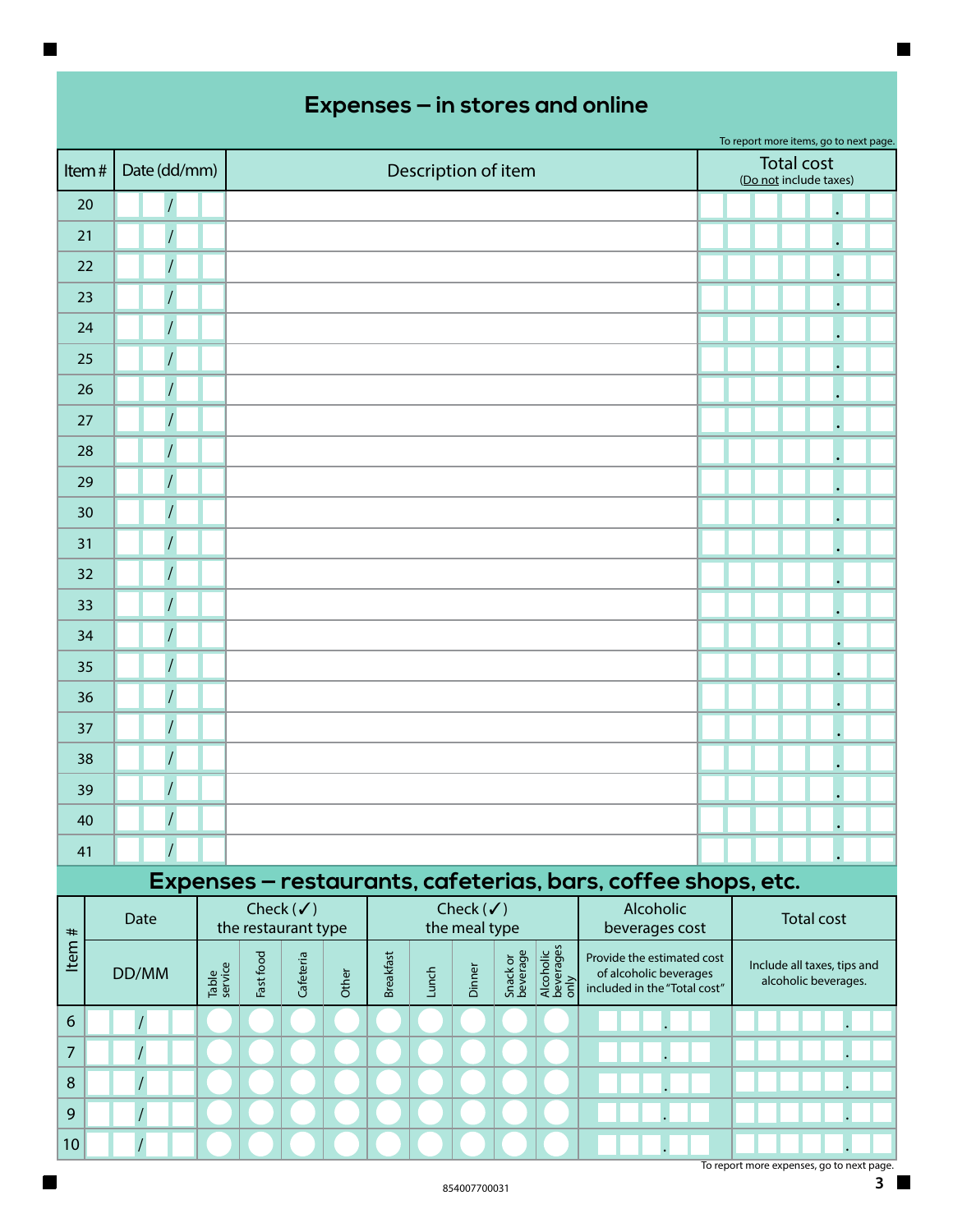|       |                |                                                              |                                              |                                      |  |                   | To report more items, go to next page. |  |
|-------|----------------|--------------------------------------------------------------|----------------------------------------------|--------------------------------------|--|-------------------|----------------------------------------|--|
| Item# | Date (dd/mm)   |                                                              | Description of item                          |                                      |  | <b>Total cost</b> | (Do not include taxes)                 |  |
| 42    | $\overline{1}$ |                                                              |                                              |                                      |  |                   |                                        |  |
| 43    |                |                                                              |                                              |                                      |  |                   |                                        |  |
| 44    |                |                                                              |                                              |                                      |  |                   |                                        |  |
| 45    |                |                                                              |                                              |                                      |  |                   |                                        |  |
| 46    |                |                                                              |                                              |                                      |  |                   |                                        |  |
| 47    |                |                                                              |                                              |                                      |  |                   |                                        |  |
| 48    |                |                                                              |                                              |                                      |  |                   |                                        |  |
| 49    |                |                                                              |                                              |                                      |  |                   |                                        |  |
| 50    | $\overline{I}$ |                                                              |                                              |                                      |  |                   |                                        |  |
| 51    |                |                                                              |                                              |                                      |  |                   |                                        |  |
| 52    |                |                                                              |                                              |                                      |  |                   |                                        |  |
| 53    |                |                                                              |                                              |                                      |  |                   |                                        |  |
| 54    |                |                                                              |                                              |                                      |  |                   |                                        |  |
| 55    |                |                                                              |                                              |                                      |  |                   |                                        |  |
| 56    |                |                                                              |                                              |                                      |  |                   |                                        |  |
| 57    |                |                                                              |                                              |                                      |  |                   |                                        |  |
| 58    |                |                                                              |                                              |                                      |  |                   |                                        |  |
| 59    |                |                                                              |                                              |                                      |  |                   |                                        |  |
| 60    | $\overline{1}$ |                                                              |                                              |                                      |  |                   |                                        |  |
| 61    |                |                                                              |                                              |                                      |  |                   |                                        |  |
| 62    | $\overline{I}$ |                                                              |                                              |                                      |  |                   |                                        |  |
| 63    |                |                                                              |                                              |                                      |  |                   |                                        |  |
|       |                | Expenses - restaurants, cafeterias, bars, coffee shops, etc. |                                              |                                      |  |                   |                                        |  |
|       | Date           | Check $(\checkmark)$<br>and the complete complete            | Check $(\checkmark)$<br>take a construction. | Alcoholic<br>The processes and a re- |  |                   | <b>Total cost</b>                      |  |

| #    | Date  |                  |           | Check $(\checkmark)$<br>the restaurant type |       |                  |      | Check $(\checkmark)$<br>the meal type |                      |                                | <b>Alcoholic</b><br>beverages cost                                                   | Total cost                                          |  |  |
|------|-------|------------------|-----------|---------------------------------------------|-------|------------------|------|---------------------------------------|----------------------|--------------------------------|--------------------------------------------------------------------------------------|-----------------------------------------------------|--|--|
| Item | DD/MM | Table<br>service | Fast food | Cafeteria                                   | Other | <b>Breakfast</b> | unch | $\overline{\mathsf{d}}$<br>ā          | Snack or<br>beverage | Alcoholic<br>beverages<br>only | Provide the estimated cost<br>of alcoholic beverages<br>included in the "Total cost" | Include all taxes, tips and<br>alcoholic beverages. |  |  |
| 11   |       |                  |           |                                             |       |                  |      |                                       |                      |                                |                                                                                      |                                                     |  |  |
| 12   |       |                  |           |                                             |       |                  |      |                                       |                      |                                |                                                                                      |                                                     |  |  |
| 13   |       |                  |           |                                             |       |                  |      |                                       |                      |                                |                                                                                      |                                                     |  |  |
| 14   |       |                  |           |                                             |       |                  |      |                                       |                      |                                |                                                                                      |                                                     |  |  |
| 15   |       |                  |           |                                             |       |                  |      |                                       |                      |                                |                                                                                      |                                                     |  |  |

To report more expenses, go to next page.

П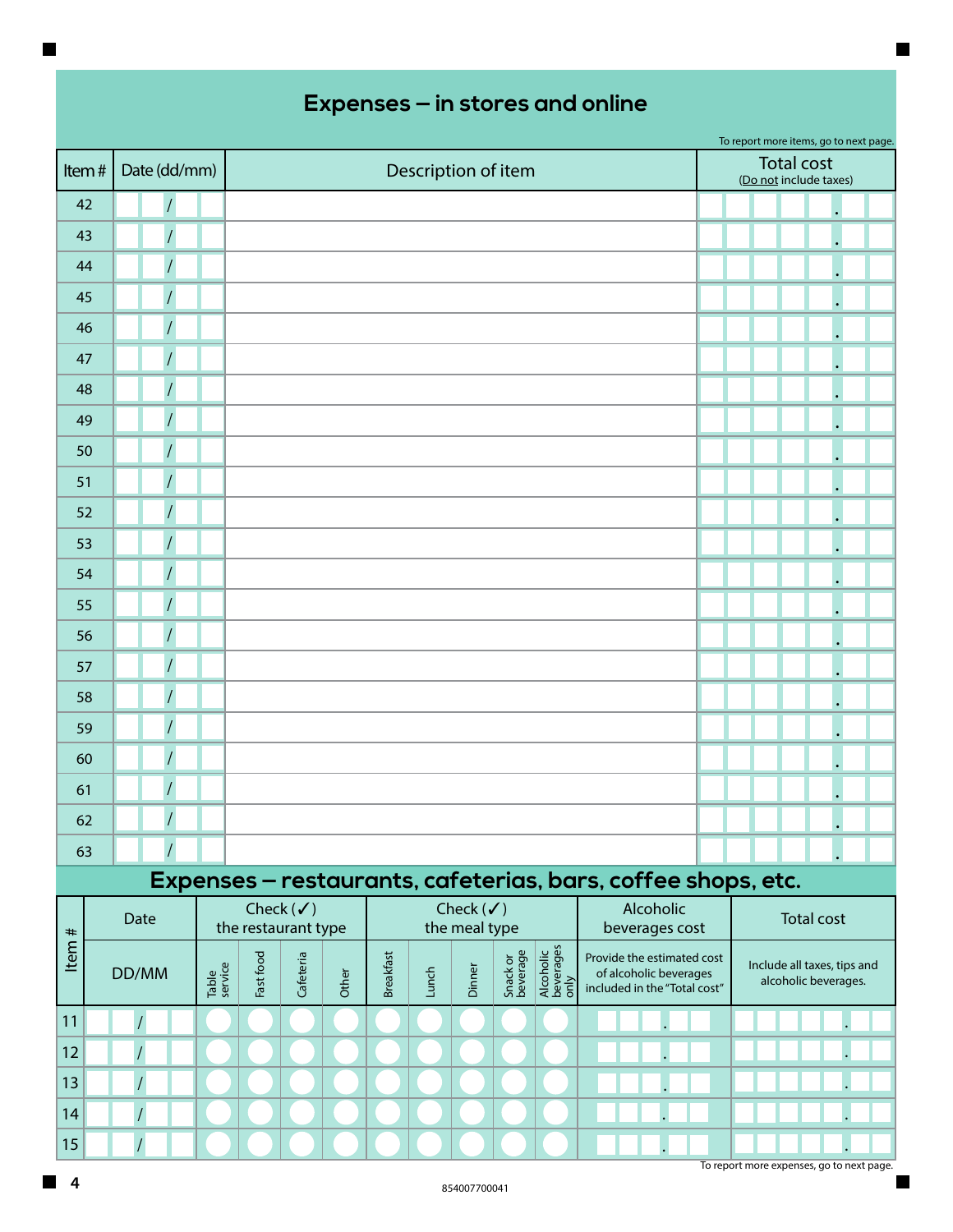|       |                           |  |                      |           |       |                  |       |                      |                      |                                |                                                                                      |  |  | To report more items, go to next page.<br><b>Total cost</b> |  |
|-------|---------------------------|--|----------------------|-----------|-------|------------------|-------|----------------------|----------------------|--------------------------------|--------------------------------------------------------------------------------------|--|--|-------------------------------------------------------------|--|
| Item# | Date (dd/mm)              |  |                      |           |       |                  |       | Description of item  |                      |                                |                                                                                      |  |  | (Do not include taxes)                                      |  |
| 64    |                           |  |                      |           |       |                  |       |                      |                      |                                |                                                                                      |  |  |                                                             |  |
| 65    |                           |  |                      |           |       |                  |       |                      |                      |                                |                                                                                      |  |  |                                                             |  |
| 66    |                           |  |                      |           |       |                  |       |                      |                      |                                |                                                                                      |  |  |                                                             |  |
| 67    |                           |  |                      |           |       |                  |       |                      |                      |                                |                                                                                      |  |  |                                                             |  |
| 68    |                           |  |                      |           |       |                  |       |                      |                      |                                |                                                                                      |  |  |                                                             |  |
| 69    |                           |  |                      |           |       |                  |       |                      |                      |                                |                                                                                      |  |  |                                                             |  |
| 70    |                           |  |                      |           |       |                  |       |                      |                      |                                |                                                                                      |  |  |                                                             |  |
| 71    |                           |  |                      |           |       |                  |       |                      |                      |                                |                                                                                      |  |  |                                                             |  |
| 72    |                           |  |                      |           |       |                  |       |                      |                      |                                |                                                                                      |  |  |                                                             |  |
| 73    |                           |  |                      |           |       |                  |       |                      |                      |                                |                                                                                      |  |  |                                                             |  |
| 74    |                           |  |                      |           |       |                  |       |                      |                      |                                |                                                                                      |  |  |                                                             |  |
| 75    |                           |  |                      |           |       |                  |       |                      |                      |                                |                                                                                      |  |  |                                                             |  |
| 76    |                           |  |                      |           |       |                  |       |                      |                      |                                |                                                                                      |  |  |                                                             |  |
| 77    |                           |  |                      |           |       |                  |       |                      |                      |                                |                                                                                      |  |  |                                                             |  |
| 78    |                           |  |                      |           |       |                  |       |                      |                      |                                |                                                                                      |  |  |                                                             |  |
| 79    |                           |  |                      |           |       |                  |       |                      |                      |                                |                                                                                      |  |  |                                                             |  |
| 80    |                           |  |                      |           |       |                  |       |                      |                      |                                |                                                                                      |  |  |                                                             |  |
| 81    |                           |  |                      |           |       |                  |       |                      |                      |                                |                                                                                      |  |  |                                                             |  |
| 82    |                           |  |                      |           |       |                  |       |                      |                      |                                |                                                                                      |  |  |                                                             |  |
| 83    |                           |  |                      |           |       |                  |       |                      |                      |                                |                                                                                      |  |  |                                                             |  |
| 84    | $\overline{I}$            |  |                      |           |       |                  |       |                      |                      |                                |                                                                                      |  |  |                                                             |  |
| 85    |                           |  |                      |           |       |                  |       |                      |                      |                                |                                                                                      |  |  |                                                             |  |
|       |                           |  |                      |           |       |                  |       |                      |                      |                                | Expenses - restaurants, cafeterias, bars, coffee shops, etc.                         |  |  |                                                             |  |
|       |                           |  | Check $(\checkmark)$ |           |       |                  |       | Check $(\checkmark)$ |                      |                                | Alcoholic                                                                            |  |  | Total cost                                                  |  |
|       | Date                      |  | the restaurant type  |           |       |                  |       | the meal type        |                      |                                | beverages cost                                                                       |  |  |                                                             |  |
| Item# | Table<br>service<br>DD/MM |  | Fast food            | Cafeteria | Other | <b>Breakfast</b> | Lunch | Dinner               | Snack or<br>beverage | Alcoholic<br>beverages<br>only | Provide the estimated cost<br>of alcoholic beverages<br>included in the "Total cost" |  |  | Include all taxes, tips and<br>alcoholic beverages.         |  |
| 16    |                           |  |                      |           |       |                  |       |                      |                      |                                |                                                                                      |  |  |                                                             |  |
| 17    |                           |  |                      |           |       |                  |       |                      |                      |                                |                                                                                      |  |  |                                                             |  |
| 18    |                           |  |                      |           |       |                  |       |                      |                      |                                |                                                                                      |  |  |                                                             |  |

. .  $\blacksquare$ 

.

.

 $\blacksquare$ 

 $\blacksquare$ 

19

/ /

20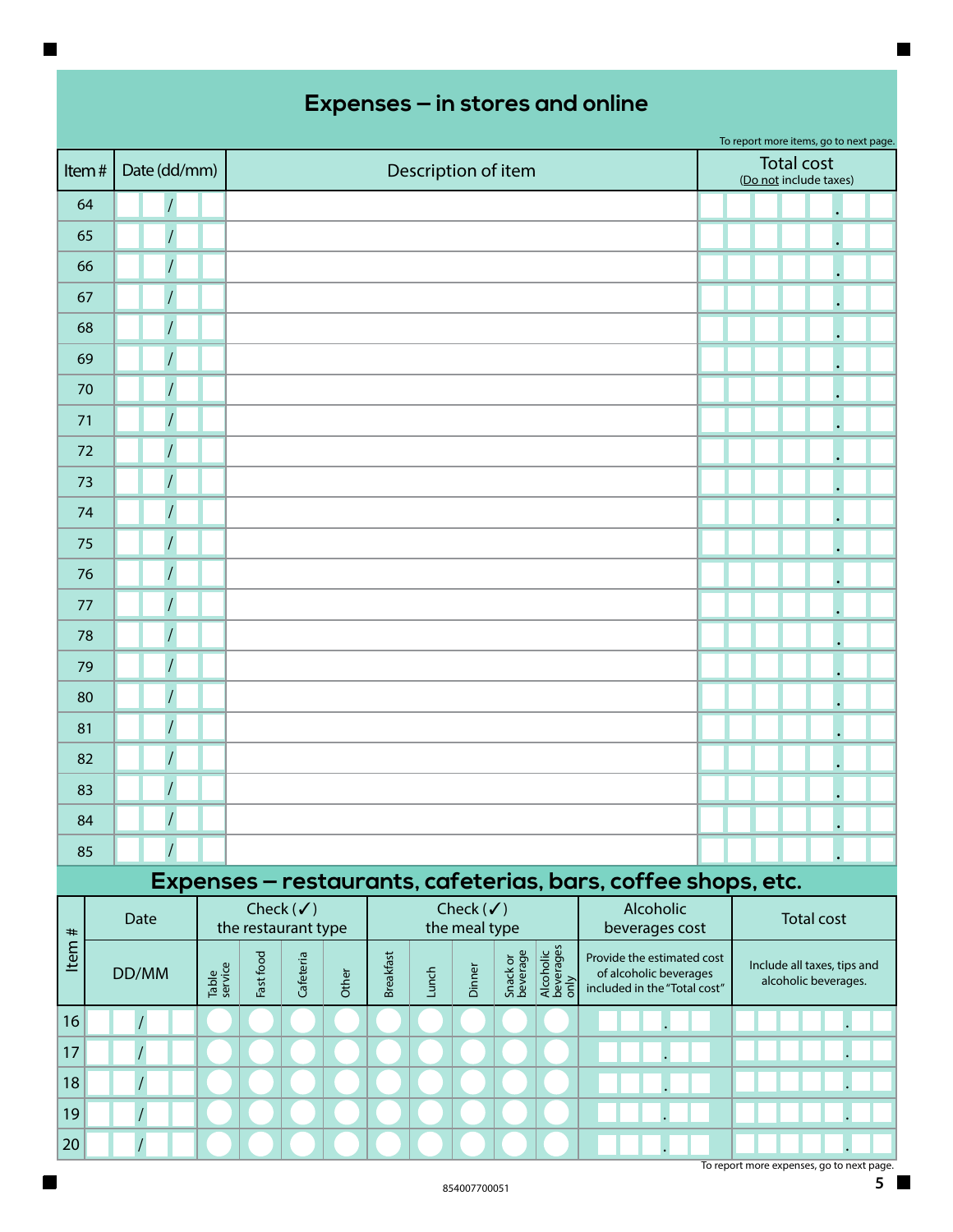|       |                      |                                             |                                                              |                   |  |                   | To report more items, go to next page. |  |  |
|-------|----------------------|---------------------------------------------|--------------------------------------------------------------|-------------------|--|-------------------|----------------------------------------|--|--|
| Item# | Date (dd/mm)         |                                             | Description of item                                          |                   |  | <b>Total cost</b> | (Do not include taxes)                 |  |  |
| 86    |                      |                                             |                                                              |                   |  |                   |                                        |  |  |
| 87    |                      |                                             |                                                              |                   |  |                   |                                        |  |  |
| 88    | $\sqrt{\phantom{a}}$ |                                             |                                                              |                   |  |                   |                                        |  |  |
| 89    |                      |                                             |                                                              |                   |  |                   |                                        |  |  |
| 90    | $\overline{1}$       |                                             |                                                              |                   |  |                   |                                        |  |  |
| 91    |                      |                                             |                                                              |                   |  |                   |                                        |  |  |
| 92    |                      |                                             |                                                              |                   |  |                   |                                        |  |  |
| 93    |                      |                                             |                                                              |                   |  |                   |                                        |  |  |
| 94    |                      |                                             |                                                              |                   |  |                   |                                        |  |  |
| 95    |                      |                                             |                                                              |                   |  |                   |                                        |  |  |
| 96    |                      |                                             |                                                              |                   |  |                   |                                        |  |  |
| 97    |                      |                                             |                                                              |                   |  |                   |                                        |  |  |
| 98    |                      |                                             |                                                              |                   |  |                   |                                        |  |  |
| 99    |                      |                                             |                                                              |                   |  |                   |                                        |  |  |
| 100   |                      |                                             |                                                              |                   |  |                   |                                        |  |  |
| 101   |                      |                                             |                                                              |                   |  |                   |                                        |  |  |
| 102   |                      |                                             |                                                              |                   |  |                   |                                        |  |  |
| 103   |                      |                                             |                                                              |                   |  |                   |                                        |  |  |
| 104   |                      |                                             |                                                              |                   |  |                   |                                        |  |  |
| 105   |                      |                                             |                                                              |                   |  |                   |                                        |  |  |
| 106   | $\overline{1}$       |                                             |                                                              |                   |  |                   |                                        |  |  |
| 107   | $\overline{1}$       |                                             |                                                              |                   |  |                   |                                        |  |  |
|       |                      |                                             | Expenses - restaurants, cafeterias, bars, coffee shops, etc. |                   |  |                   |                                        |  |  |
| $+$   | Date                 | Check $(\checkmark)$<br>the restaurant type | Alcoholic<br>beverages cost                                  | <b>Total cost</b> |  |                   |                                        |  |  |

| #    | Date  |  |           | CHECK $(v)$<br>the restaurant type |       |                  |      | $Cnet(\sqrt{})$<br>the meal type |                      |                                | <b>AICONOIIC</b><br>beverages cost                                                   | <b>Total cost</b>                                   |  |  |
|------|-------|--|-----------|------------------------------------|-------|------------------|------|----------------------------------|----------------------|--------------------------------|--------------------------------------------------------------------------------------|-----------------------------------------------------|--|--|
| Item | DD/MM |  | Fast food | Cafeteria                          | Other | <b>Breakfast</b> | unch | Dinne                            | Snack or<br>beverage | Alcoholic<br>beverages<br>only | Provide the estimated cost<br>of alcoholic beverages<br>included in the "Total cost" | Include all taxes, tips and<br>alcoholic beverages. |  |  |
| 21   |       |  |           |                                    |       |                  |      |                                  |                      |                                |                                                                                      |                                                     |  |  |
| 22   |       |  |           |                                    |       |                  |      |                                  |                      |                                |                                                                                      |                                                     |  |  |
| 23   |       |  |           |                                    |       |                  |      |                                  |                      |                                |                                                                                      |                                                     |  |  |
| 24   |       |  |           |                                    |       |                  |      |                                  |                      |                                |                                                                                      |                                                     |  |  |
| 25   |       |  |           |                                    |       |                  |      |                                  |                      |                                |                                                                                      |                                                     |  |  |

To report more expenses, go to next page.

ī

 $\blacksquare$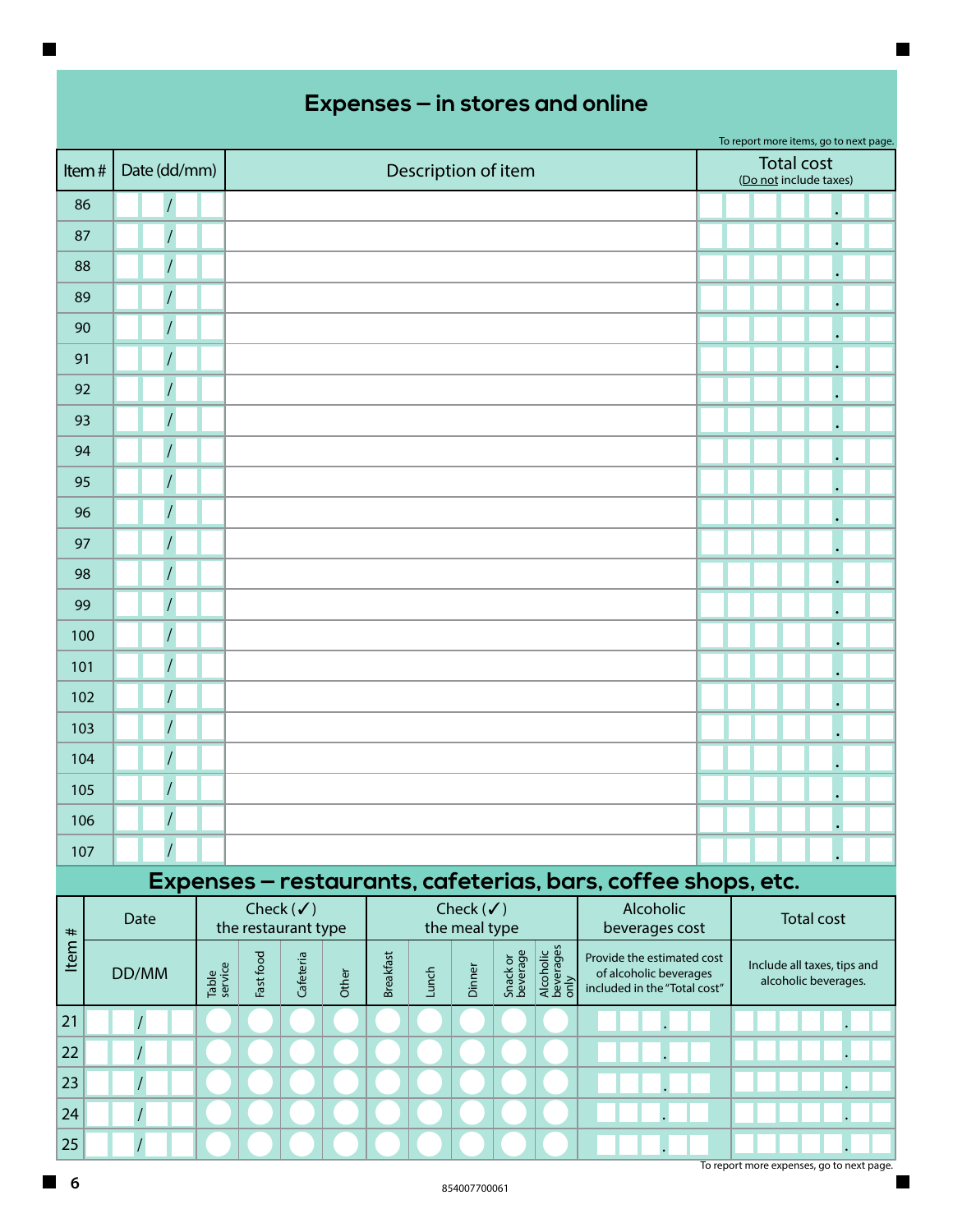| <b>COMMENTS/ADDITIONAL ITEMS OR EXPENSES</b> |
|----------------------------------------------|
|                                              |
|                                              |
|                                              |
|                                              |
|                                              |
|                                              |
|                                              |
|                                              |
|                                              |
|                                              |
|                                              |
|                                              |
|                                              |
|                                              |
|                                              |
|                                              |
|                                              |
|                                              |
|                                              |
|                                              |

 $\blacksquare$ 

 $\qquad \qquad \blacksquare$ 

 $\blacksquare$